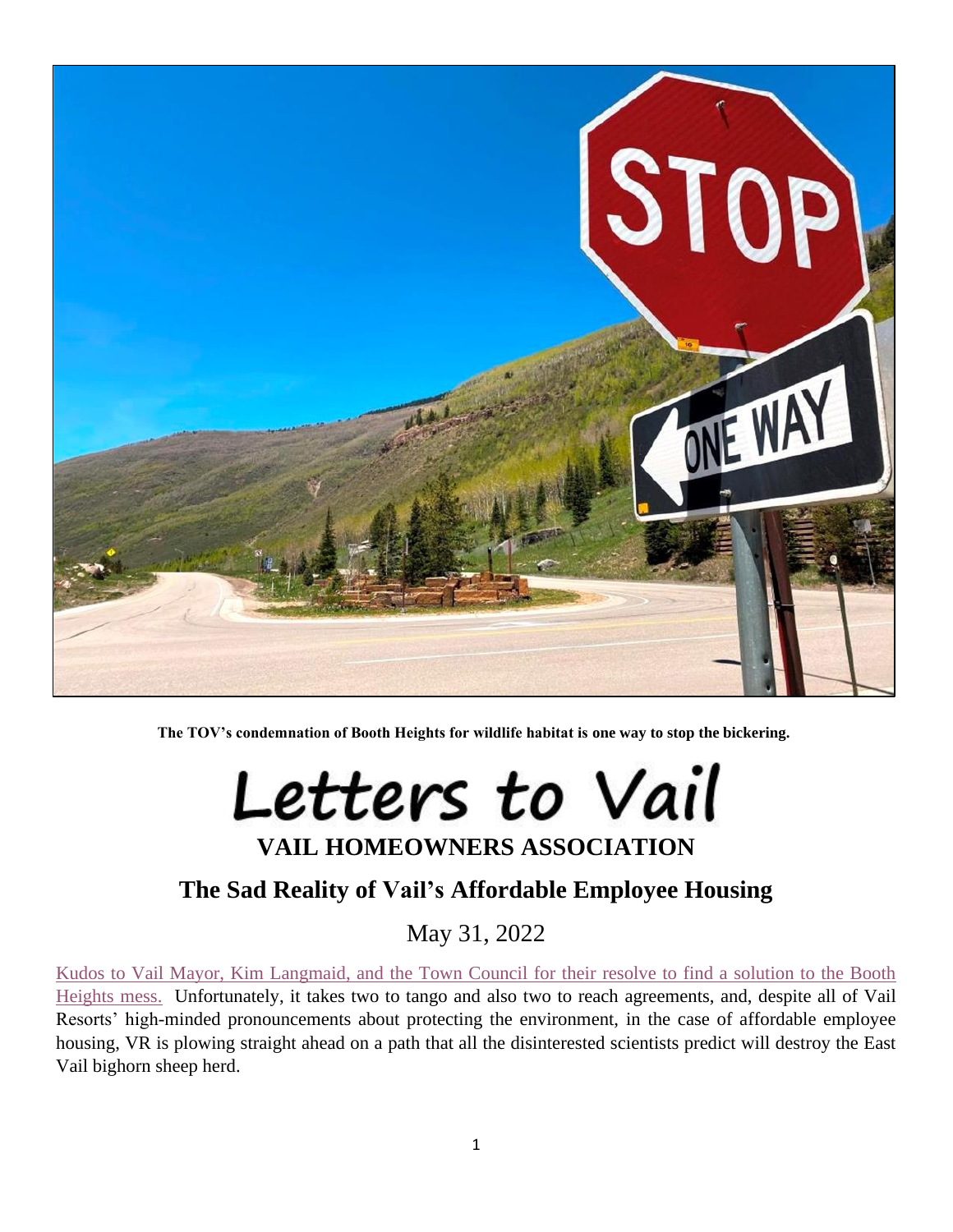It didn't have to be this way. VR's predecessor, Vail Associates (VA), would not have let this happen. VA was invested in the town and worked in partnership with the TOV to build a vibrant, successful community. VA provided leadership and contributed property and money to improve the town and enhance the quality of life. But, then in 1992, VR acquired VA, and a bottom-line mentality began to take over as the partnership with the town unraveled. (The new VR owners continued to operate as VA for a few years before rebranding as Vail Resorts.) That process accelerated when headquarters was moved to Broomfield.

Nowhere have the repercussions been more profound than with employee housing. In town meetings over Booth Heights, VR officials and employees have flooded the meetings bemoaning the lack of housing, and VR has blamed its recent poor performances on its inability to attract employees because there is no where for them to live. But the real reason there is an employee housing deficit for its employees is Vail Resorts' broken promises and missed opportunities. And, at the same time, all the bottom-line mentality has achieved is for Vail to fall out of the top tier ski resorts in America.

The employee housing problem traces back to, at least, the 1990s. It was then that the new ownership wanted to expand into what became known as Blue Sky. There was already a housing problem. After over a year of discussions to obtain the TOV's support for Blue Sky, on [March 21, 1995, VA agreed that it would work with](http://www.vailhomeowners.com/CATIIITOVVRI%20Agreement032195.pdf)  [the TOV to increase affordable employee housing.](http://www.vailhomeowners.com/CATIIITOVVRI%20Agreement032195.pdf) [The agreement covered many other matters which will be the subject of the next Letter.] What became of that lofty promise? Nothing. The agreement was quickly put on the shelf where it is still gathering dust today.

What has VR done in the interim to improve housing? Very Little. It did acquire the property to fill out the EverVail site, and it used the lure of employee housing to get a Master Plan and a bunch of permits for the development of that site. That plan included housing for hundreds of employees at what was Cascade Crossing, but after the plan was finalized, VR abandoned its development. As a consequence, that housing was never built. VR, however, still owns that property and could build the employee housing on part of it any time it wanted, so it has had the ability to solve its employee housing crisis at any time it chose.



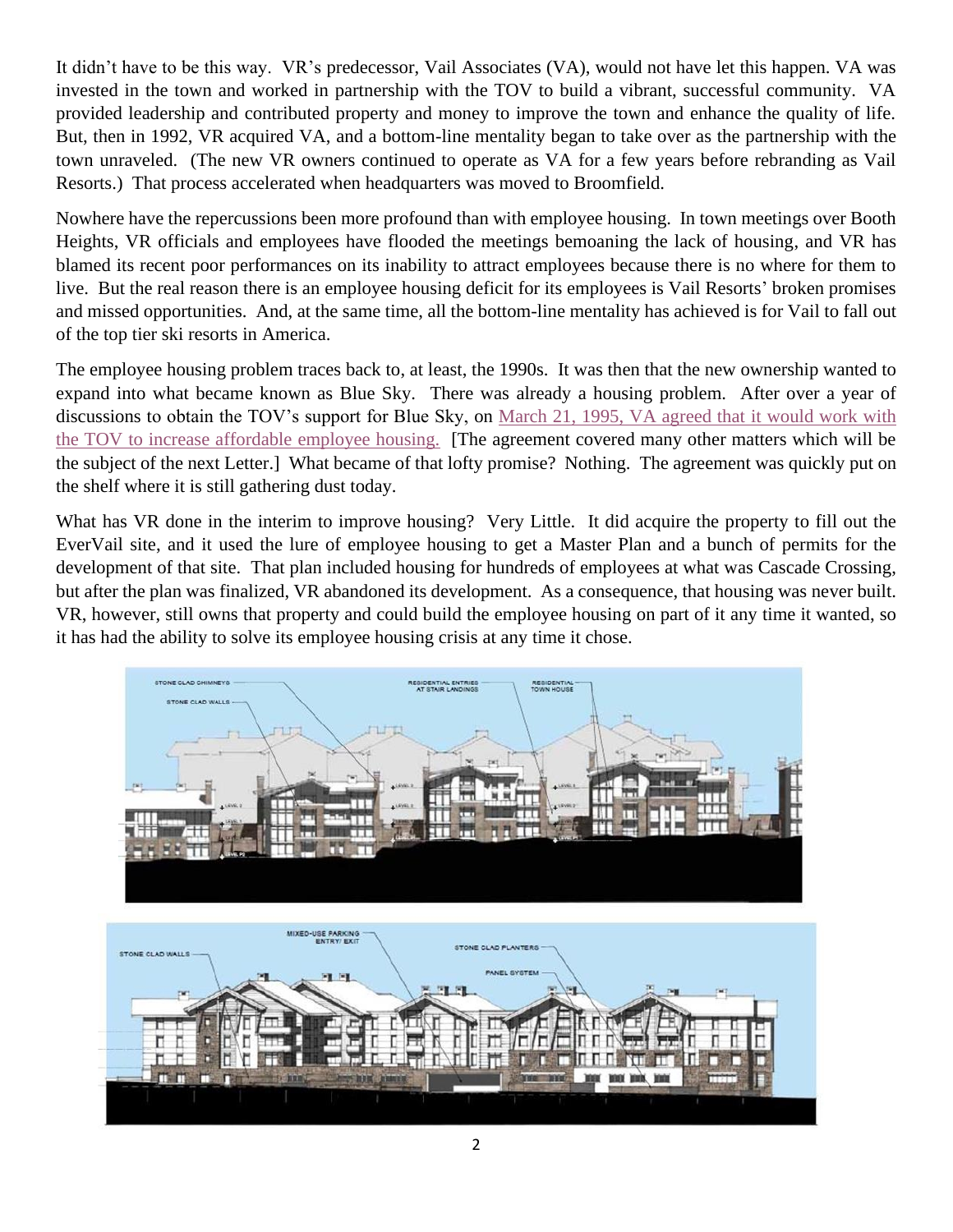

EverVail development was to include workforce housing in these buildings

VR did take one small step in that regard. It developed the First Chair apartments in Lionshead but that can only accommodate a maximum of 124 employees out of a workforce of thousands. It is only a drop in the bucket, nowhere near to what VR needs to take care of its employees. And aside from that, for over 25 years, VR has sat on its hands, doing nothing about employee housing.

In the meantime, the Town of Vail moved forward to address housing needs with the Timber Ridge development, other selective smaller developments and its Indeed deed restricted housing program. Vail has steadily added to the community affordable housing inventory and was even willing to devote critical financial resources to solve the Booth Heights mess.

Bighorn sheep are an iconic species. Fiercely independent, they survive in the most rugged of environments. Its no wonder that Vailites so closely identify with them and that they are Colorado's Official State Animal. The East Vail herd has lived in the area for perhaps hundreds of years. For many years, it was thought that their winter range was protected open space. But the herd is perilously close to "small population" size when it can no long regenerate itself. Bighorn sheep are easily stressed by human activities, and it would not take much more to push the herd over the edge.

Then suddenly, in 2016, it was discovered that VR owned the Booth Heights property which sits astride the sheep's winter range. By then VR had



**Herd is facing extension if development of Booth Heights occurs.**

swelled into a corporate behemoth that was largely focused on shareholder value; gone were the days of community partnership. Rather than doing the right thing in keeping with its pledge to protect the natural environment, VR rushed to monetize its ownership. It hired a biologist who produced a flawed report supporting development at the site (all the other scientists said NO), and it rushed to get approval for a 143 unit development. VR officers lobbied for approval. A VR employee provided the deciding vote, and a complicit majority of the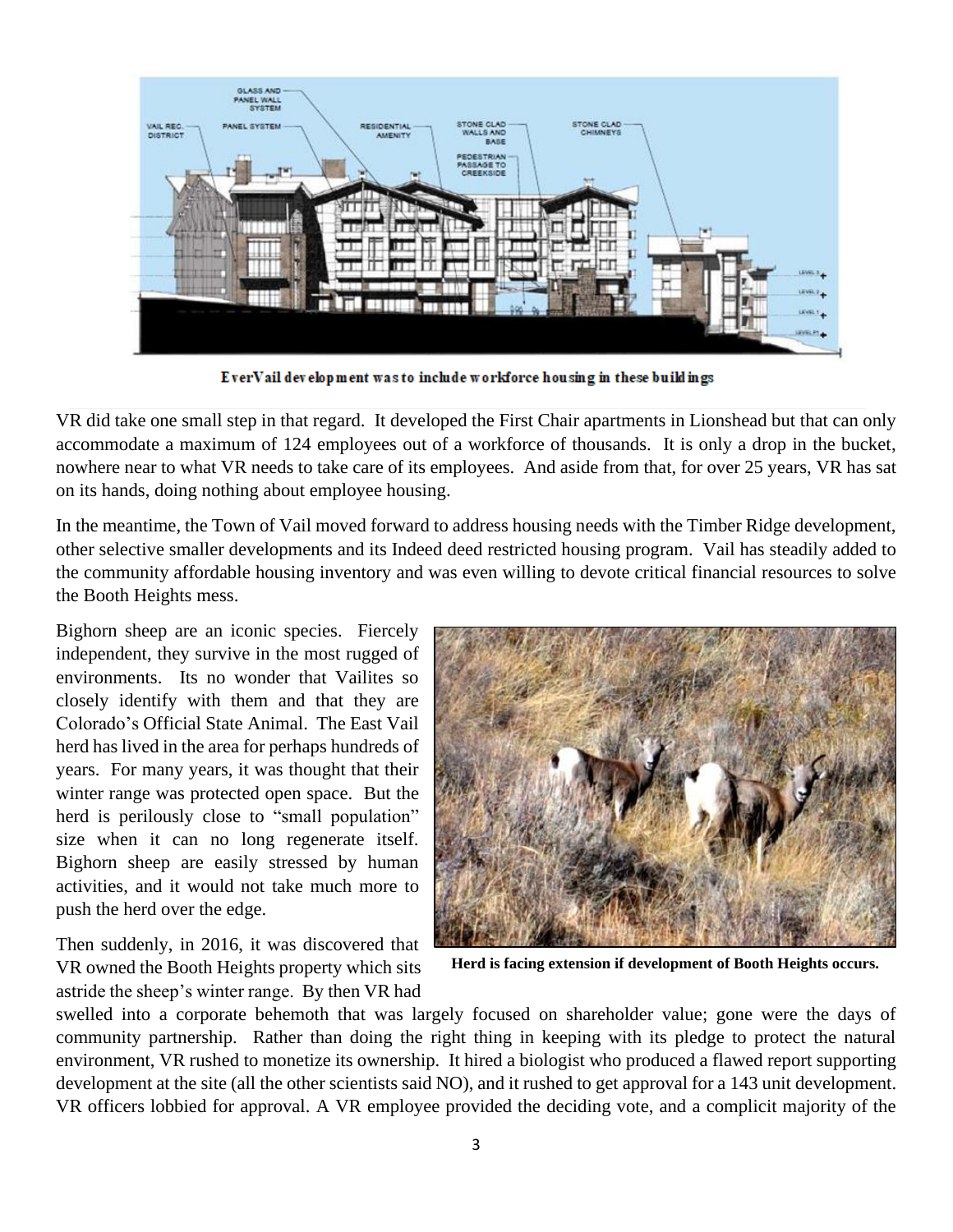then Town Council was all too willing to go along. The project was slated to include a hefty amount of market rate units which could have brought a sizable profit.



Residences at Main Vail under construction.

When Vail voters revolted and installed a new majority on the Town Council, VR said it would negotiate in good faith for another solution. Vail offered an alternative site (the Residences at Main Vail) and overly generous financial incentives. We are told that the parties "were just one red line away" from an agreement before VR walked away. But whether VR ever was acting in good faith is an open question since it walked away from an astoundingly beneficial deal. VR is not stupid, so it's hard to understand why it would do so, unless greed and arrogance reared their ugly heads. For its part, the TOV nonetheless proceeded with the Residences at Main Vail and exploring other housing options.

VR took a different, decidedly arrogant path. Without any permission or right, VR took the original Booth Height plans, made a few cosmetic changes, and pushed ahead with plans to build Booth Heights, causing Triumph Development to issue a cease-and-desist letter over the use of the original plans. If past is prologue, VR will just ignore that letter.

Most recently, the Town Council offered yet another olive branch, but it was rejected by VR in posturing, argumentative response. VR can afford the best advice, and one doesn't send a letter like that if they want to negotiate in good faith. So much for protecting the environment or working with the Town. And so much for any longer holding out hope that VR will do the right thing.

The only alternative left is condemnation, a process the Town Council has already begun. Now, given the most recent developments, the Town needs to move as fast as possible. It needs to get the condemnation case filed and move for a TRO to block construction at the site. Otherwise, VR bulldozers will soon be ripping up the hillside.

What this portends for the future is not encouraging. Might does not make right. While Vail needs a successful VR and should do all it can to help achieve that outcome, it cannot survive if it has to bow to the dictates of a corporate master, especially one that seemingly does not care about the community. Vail should continue to work to become a sustainable community and find win-win solutions that are in the best interests of the community, even if that means carving a different path from VR or taking a path in opposition to VR. Bending instead to VR's demands will only foster more of the same.

\*\*\*\*\*\*\*\*\*\*\*\*\*\*\*\*\*\*\*\*\*\*\*\*\*\*\*\*\*\*\*\*\*\*\*